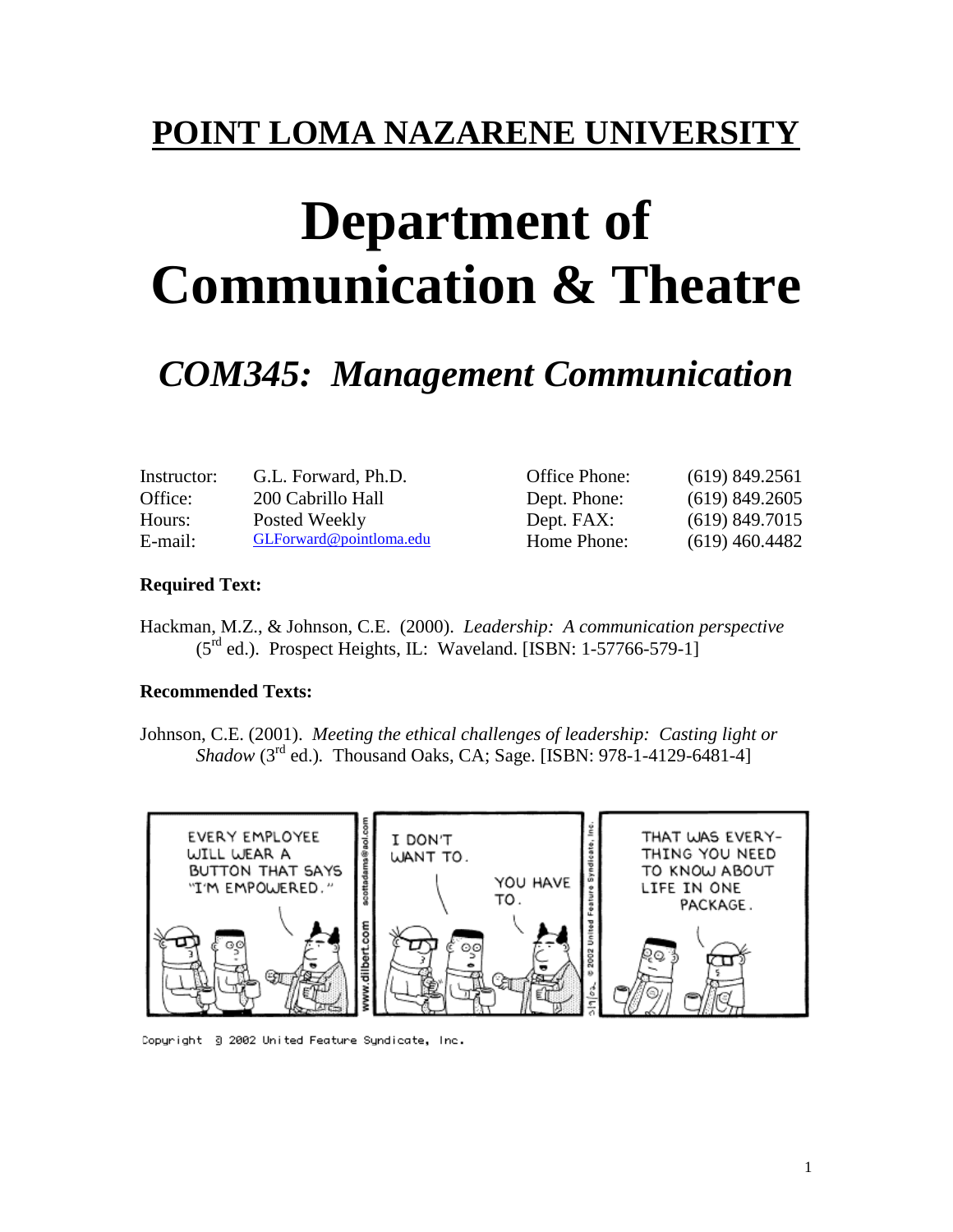## **Additional Readings**

- Buzzanell, P. (et al) (1997). Leadership processes in alternative organizations: Invitational and dramaturgical leadership. *Communication Studies, 48*, 285-310.
- Czech, K., & Forward, G. L. (2010). Leader communication: Faculty perceptions of the department chair. *Communication Quarterly*, *58,* 431-457.
- Forward, G. L., & Czech, K. (2008). Mayor, cheerleader, lawyer, or juggler? An Exploratory study of CAO leadership metaphors and challenges. *Human Commuication, 10,* 181-198.

### **I. COURSE OBJECTIVES**

To gain an understanding and appreciation of management as a communication phenomenon.

To continue the study of organizational communication by focusing specifically on issues of leadership, communication ethics, decision-making, and conflict management.

To develop a personal philosophy of leadership and learn to analyze organizational issues in terms of that philosophy.

To provide opportunities to improve written and oral communication, interpersonal skills, and conceptual and analytical thinking.

## **II. ASSIGNMENTS**

- (1). ABSTRACT GUIDELINES (25 pts.):
- Objectives: To improve your understanding of a particular aspect of management communication.

To provide an opportunity for you to determine the main points and fundamental arguments of a particular author's perspective.

To assist you in making logical connections between an "outside" reading, text readings, and class lecture and discussion.

Choose an article from an academic *communication* journal (e.g., *Management Communication Quarterly; Journal of Applied Communication Research; Journal*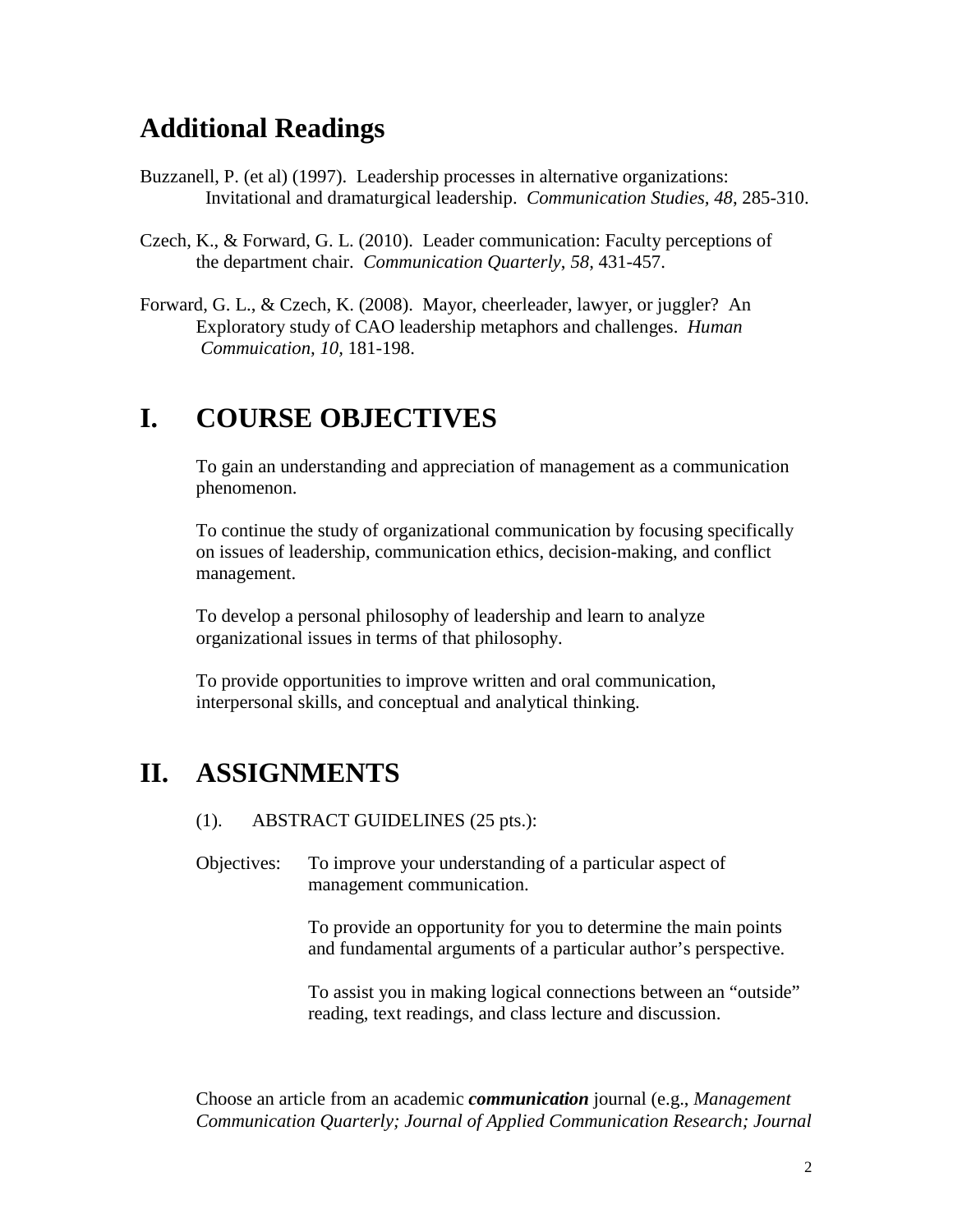*of Communication & Religion, etc.)*, which relates to one of the four topics covered in this class. The only requirements are that: (1) the topic area must have a direct relationship to management communication; (2) the article must be from an academic journal and be empirically based (it will report original data and analysis); (3) it must be at least 10 pages in length, exclusive of bibliography and appendices; and (4) it should be an article published within the last 10 years.

At the top of the page, after your name, class, date, and assignment, please include all of the following: Author of the article, year, title of the article, title of the journal, volume number, and page numbers in proper APA format. (Check the examples provided in the syllabus or look for the APA manual in the reference section of the library).

The body of the abstract should include the following:

- (a) Present the central idea, thesis or central problem(s), which the author is attempting to address. Why is the thesis or central idea important to the study of management communication?
- (b) Describe the way the study was carried out. Who were the subjects?
- (c) Clearly summarize the findings/results presented by the author in response to the hypothesis, research question, or problem(s) presented. What conclusions did the author draw? BE VERY SPECIFIC IN PRESENTING THE FINDINGS OF THE STUDY. This should be the major section of your abstract.
- (d) Does the author do an adequate job of addressing the problems(s)? Why or why not? What practical difference does (could) this make? Does the author effectively meet the criteria that should be satisfied in each section of the paper (see the *Evaluation Checklist* handed out in class).

Please organize your abstract in four parts corresponding to the four issues noted above. Clearly indicate the structure of your essay by including the letters A, B, C, and D at the beginning of the appropriate segment.

Make a complete and clearly readable photocopy of the article on  $8\frac{1}{2}$ " X 11" sheets. Your abstract should be typed, double-spaced and about two pages in length. This should be stapled on top of the copy of the article.

### *"Most people work for someone with poor leadership skills." --W. B. Johnson (1999).*

(2). BOOK REVIEW (50 pts.).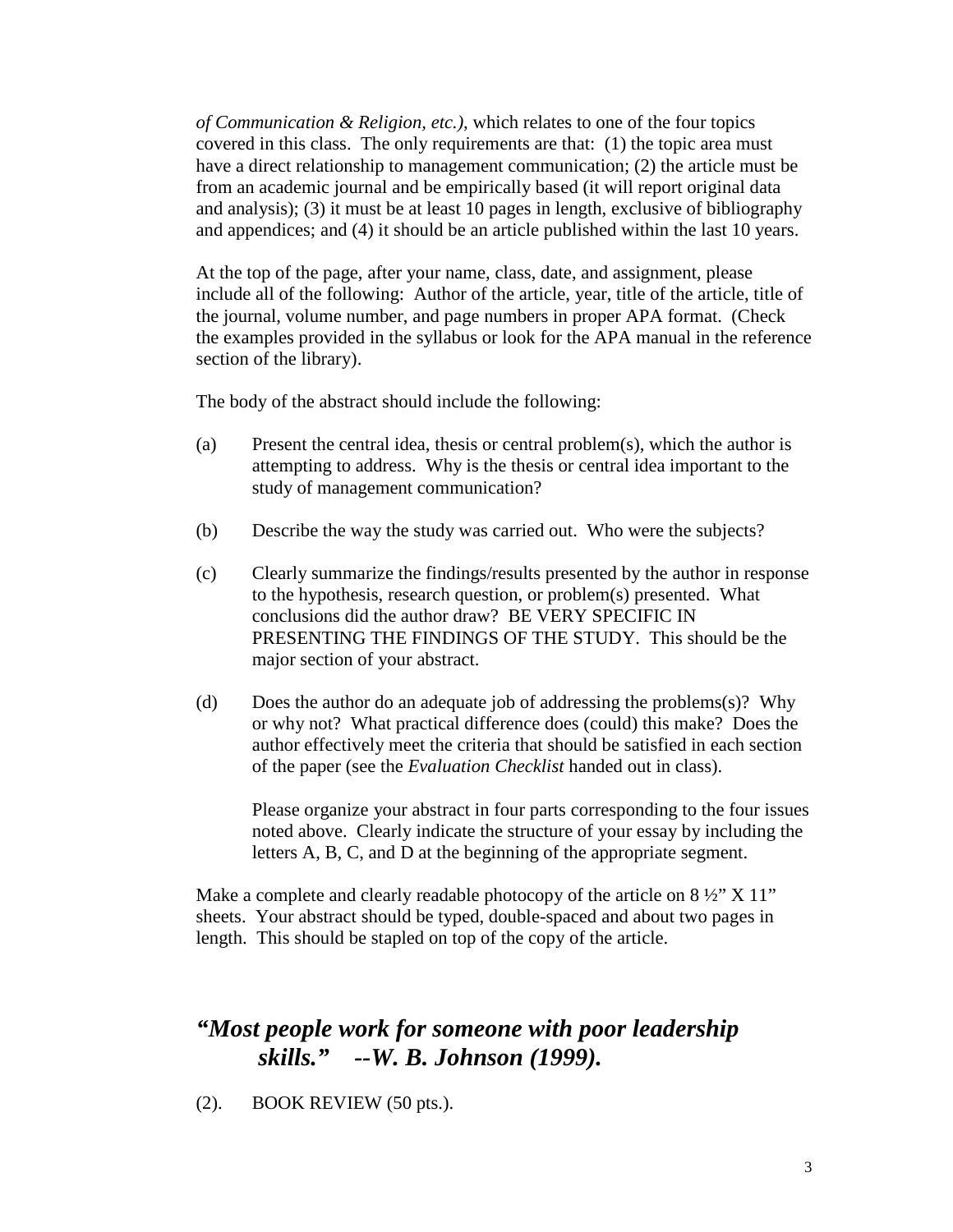Each student will be responsible for selecting and reviewing one book related to leadership. The goal of your review is to concisely summarize and evaluate the book. Book reviews generally follow this format:

- an introduction that captures the reader's attention and provides background on the writer and the book;
- a summary of the major parts/sections of the book;
- an evaluation of the book (strengths/weaknesses, likes/limitations);
- a cogent conclusion (often focusing on how the book can be used).

Your review should be 3-4 pages in length (approximately 800-1000 words), typed with appropriate heading in the upper left corner followed by full bibliographic citation in APA style (please – no cover page).

#### (3). ETHICAL ANALYSIS (50 pts.):

Select and analyze any ethical issue relevant to contemporary organizational life using the concepts, theories, and language presented in text and lecture. Topics include (but are not limited to) privacy and employee rights, free speech and employee voice, whistleblowing, organizational responsibility, product liability, philanthropy, environment, stakeholder issues, advertising, or organizational change. Be sure and clear your topic with the instructor. You will write a brief (3-4 page) essay, which defines the ethical issue you are analyzing, applies ethical theory and includes a concrete example of your topic (again – no cover page). The major portion of this essay should be focused on the use of ethical theories, perspectives, and principles in describing why a proposed course of action is ethical or unethical. In other words, what tools do you suggest to help someone come to an ethical conclusion on your topic…BE VERY SPECIFIC in your use of theories.

Your outline should follow this format:

Introduction (attention-getting, identify topic, preview)

Define (explicate) the topic (what are the relevant issues and major claims made by proponents of certain outcomes)

Ethical Theories (what theories inform the choice to be made)

Proposed Solution

Conclusion

#### (4). LEADERSHIP CURRENT EVENT PRESENTATION (50 pts.).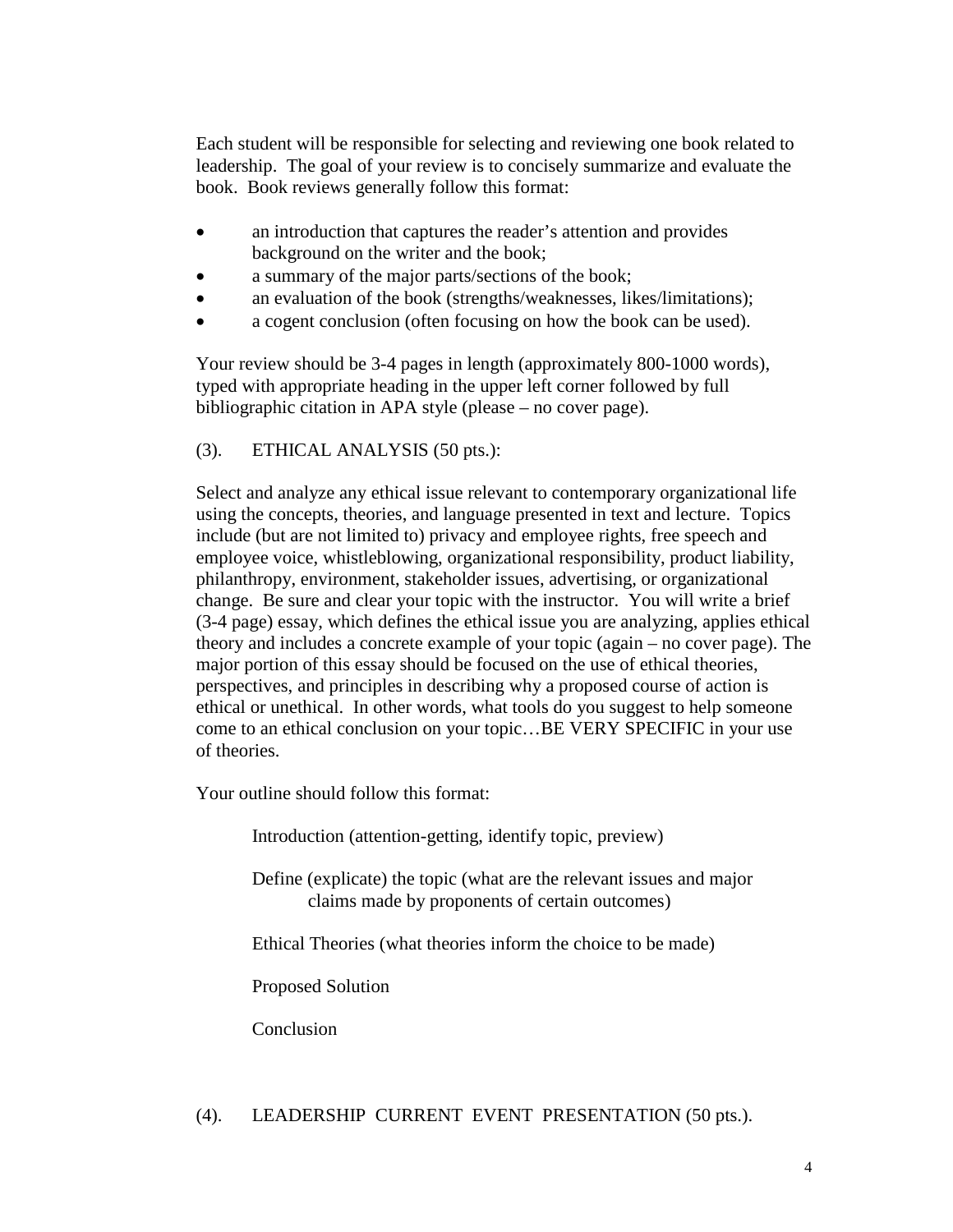Each small group will select a current organizational issue relating to leadership and prepare and deliver a 20 minute workshop on the case to the rest of the class. The issue / event you select should be directly related (focused) on leadership and the topics covered by this course. It's always a good idea to have your case approved in advance by the instructor before you proceed.

Your presentation must utilize presentation software (PowerPoint, Prezi, etc.) in some way and should cover the following:

- Brief summary of the event / issue.
- Engage your audience in grappling with the questions raised by the case.
- Highlight issues pertaining to leadership, ethics, decision-making and/or conflict in your discussion of the case.
- Make specific recommendations concerning leadership and the outcome of the event / issue (e.g., what could/should be done to address the issues).

Prepare a two-page summary of your presentation and make copies for each class member. In addition, incorporate multi-media (video, music, etc.) and find some way to involve the whole class in your session. A workshop is different from a lecture in that you will present material no more than half of the time and directly involve the class the remainder of the time. Lastly, remember that creativity and appearance ALWAYS counts.

#### (5). FINAL EXAM (50 pts.):

In this critical essay you will analyze and synthesize material from text(s), lecture, readings, and outside materials, combined with your own experience and original thought, in order to create your own philosophy of leadership. In this 3-4 page essay it will be necessary for you to include the following:

- Your definition of leadership (which may be borrowed, modified, or original) and the relationship between leadership and communication;
- An explication of the theoretical position you most closely identify with and why this is preferable to other perspectives;
- How your leadership style manifests itself in terms of ethics, values, decision-making, and conflict management.

### *"There is an evil I have seen under the sun, the sort of error that arises from a Ruler: Fools are put in many high places…"*

*---Ecclesiastes 10:5-6a DEPARTMENT OF COMMUNICATION &THEATRE*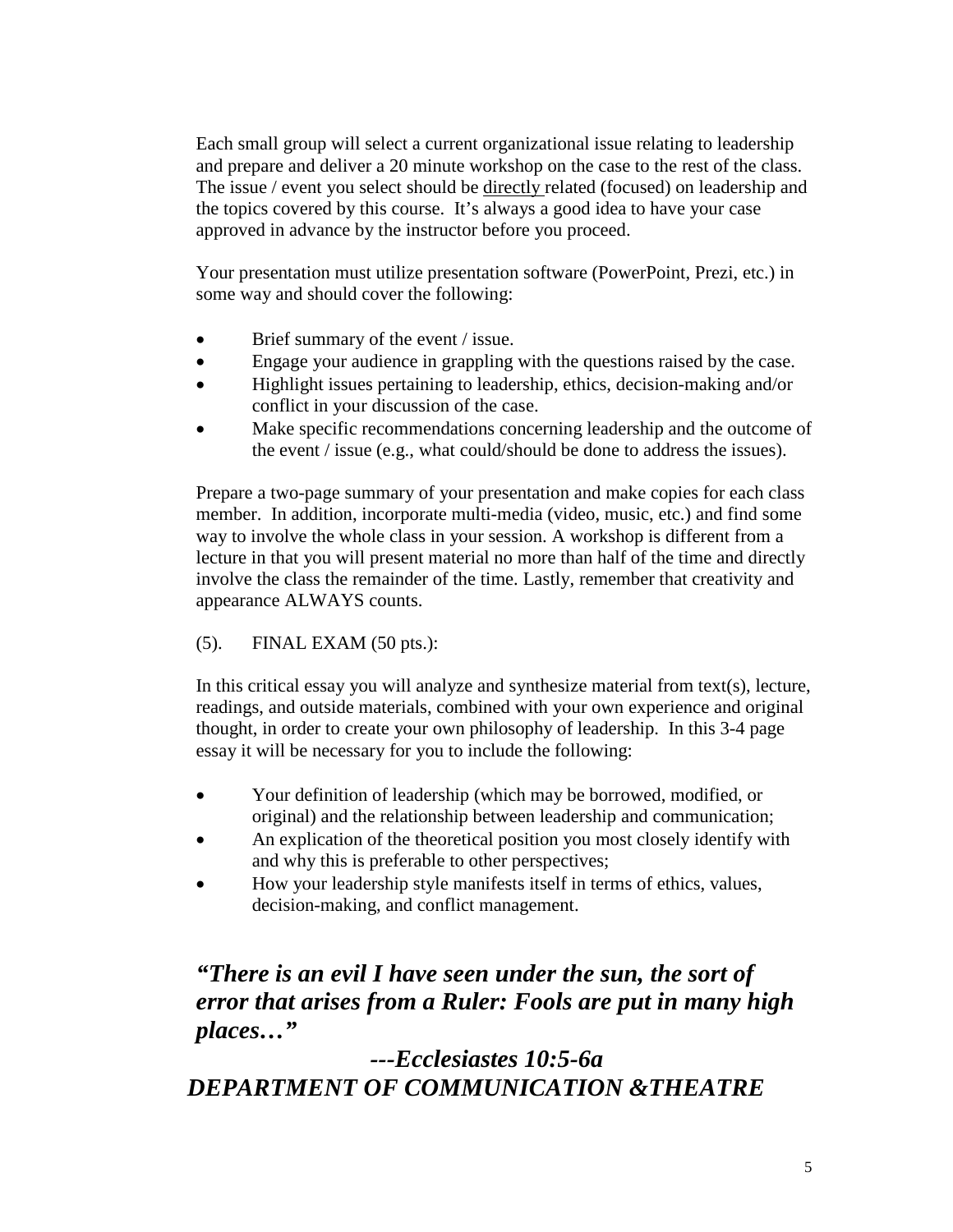## **COMMUNICATION 345 ABSTRACT EVALUATION (25 POINTS)**

| $\sqrt{ }$<br><b>NT</b><br>$\cdots$ | $\cdots$ |
|-------------------------------------|----------|
|                                     |          |

#### **Grading Scale:**

| $1 \equiv$          | Missing, not relevant to the assignment                                    |
|---------------------|----------------------------------------------------------------------------|
| $2 \text{ or } 3 =$ | Improvement needed, not upper-division level work as presented             |
| 4, 5 or $6 =$       | Good, average work, satisfies req. of assign. and upper level expectations |
| $7 \text{ or } 8 =$ | Above average and superior work, exceeds minimum requirements, shows       |
|                     | depth of thought, analysis and insight.                                    |
| $9 =$               | Exceptional Scholarship in every regard, far exceeds expectations.         |

| <b>FORMAT MECHANICS (5)</b><br>Typed/2 pages (12-pt. font,<br>Times New Roman typeface, 1-inch margins)<br>Copy Clear/Readable<br>$\bullet$<br><b>Complete Citation</b><br>$\bullet$<br><b>APA Format</b><br>Spelling/Grammar<br>٠ | 1            | 2 | 3              | $\overline{4}$ | 5          | 6   | 7 | 8 | 9 |
|------------------------------------------------------------------------------------------------------------------------------------------------------------------------------------------------------------------------------------|--------------|---|----------------|----------------|------------|-----|---|---|---|
| <b>QUALITY OF MATERIALS (5)</b><br>Academic Journal<br>$\bullet$<br><b>Management Communication</b><br>$\bullet$<br>Focus<br>Currency/Relevance                                                                                    | $\mathbf{1}$ | 2 | $\overline{3}$ | 4 5            |            | 6   | 7 | 8 | 9 |
| <b>ABSTRACTS</b> (15)<br><b>Central Theme Identified</b><br>$\bullet$<br><b>Arguments Summarized</b><br>$\bullet$<br><b>Relationship to Management</b><br>$\bullet$<br><b>Communication Highlighted</b><br>Critique                | $\mathbf{1}$ | 2 | 3 <sup>1</sup> |                | $4\quad 5$ | - 6 | 7 | 8 | 9 |
| <b>COMMENTS:</b>                                                                                                                                                                                                                   |              |   |                |                |            |     |   |   |   |

**TOTAL \_\_\_\_\_\_\_\_**

### *DEPARTMENT OF COMMUNICATION & THEATRE*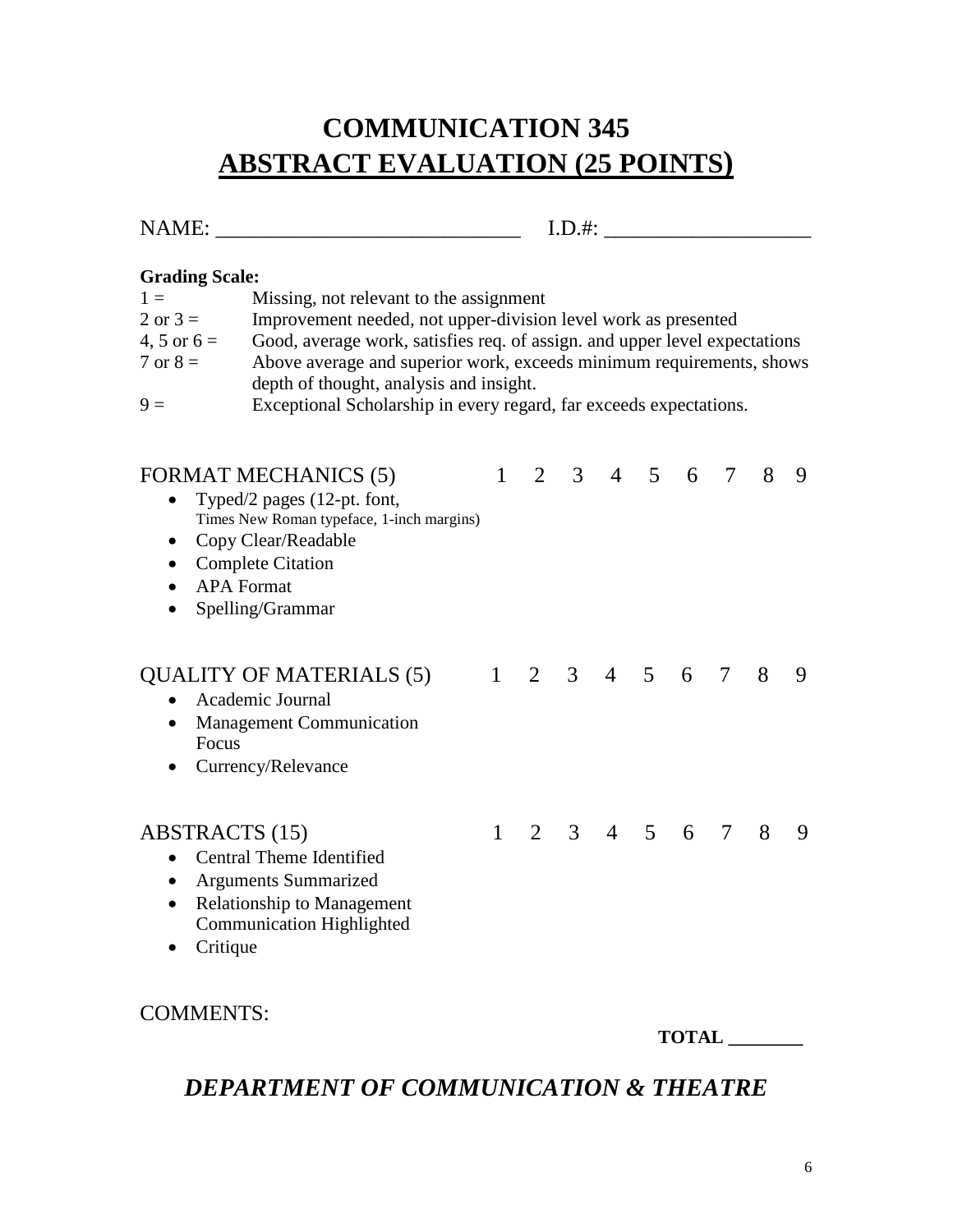## **COMMUNICATION 345 BOOK REVIEW (50 POINTS)**

| Name:                                                           |                                                                                                                                                                                                                                                                                                                                                                                                          |              |                |                |                |                |                    |                 |   |   |
|-----------------------------------------------------------------|----------------------------------------------------------------------------------------------------------------------------------------------------------------------------------------------------------------------------------------------------------------------------------------------------------------------------------------------------------------------------------------------------------|--------------|----------------|----------------|----------------|----------------|--------------------|-----------------|---|---|
| $1 =$<br>$2$ or $3 =$<br>4, 5 or $6 =$<br>$7$ or $8 =$<br>$9 =$ | <b>Grading Scale:</b><br>Missing, not relevant to the assignment<br>Improvement needed, not upper-division level work as presented<br>Good, average work, satisfies req. of assign. and upper level expectations<br>Above average and superior work, exceeds minimum requirements, shows<br>depth of thought, analysis and insight.<br>Exceptional Scholarship in every regard, far exceeds expectations |              |                |                |                |                |                    |                 |   |   |
| <b>INTRODUCTION</b><br>$\bullet$<br>$\bullet$                   | Attention-getting<br>Background/Context<br>Preview & Transition                                                                                                                                                                                                                                                                                                                                          | $\mathbf{1}$ | $\overline{2}$ |                |                |                | $3 \t 4 \t 5 \t 6$ | $\tau$          | 8 | 9 |
| <b>SUMMARY</b><br>Clear/Cogent<br>$\bullet$<br>$\bullet$        | Comprehensive                                                                                                                                                                                                                                                                                                                                                                                            | $\mathbf{1}$ | 2 <sup>1</sup> | $\mathcal{E}$  |                |                | $4\quad 5\quad 6$  | $7\overline{ }$ | 8 | 9 |
| <b>EVALUATION</b><br>$\bullet$<br>• Deep Analysis<br>Relevance  | Strengths/Limitations                                                                                                                                                                                                                                                                                                                                                                                    | $\mathbf{1}$ | $\mathcal{L}$  | $\mathfrak{Z}$ | $\overline{4}$ | $\overline{5}$ | 6                  | $\tau$          | 8 | 9 |
| <b>CONCLUSION</b><br>$\bullet$<br>Memorable<br>$\bullet$        | Finality/Closure                                                                                                                                                                                                                                                                                                                                                                                         | $\mathbf{1}$ | $\mathcal{L}$  | $\mathcal{E}$  | $\overline{4}$ | 5 <sup>5</sup> | 6 <sup>6</sup>     | $7\overline{ }$ | 8 | 9 |
| <b>MECHANICS</b><br>$\bullet$<br>$\bullet$                      | Language, Writing Style<br>Spelling, Grammar, Format<br>APA, Pagination, 1-inch Margins<br>12-pt. font, Times New Roman                                                                                                                                                                                                                                                                                  | $\mathbf{1}$ | $\overline{2}$ |                | $3 \quad 4$    | $\overline{5}$ | 6                  | $\overline{7}$  | 8 | 9 |

## COMMENTS: TOTAL \_\_\_\_\_\_\_ *DEPARTMENT OF COMMUNICATION & THEATRE*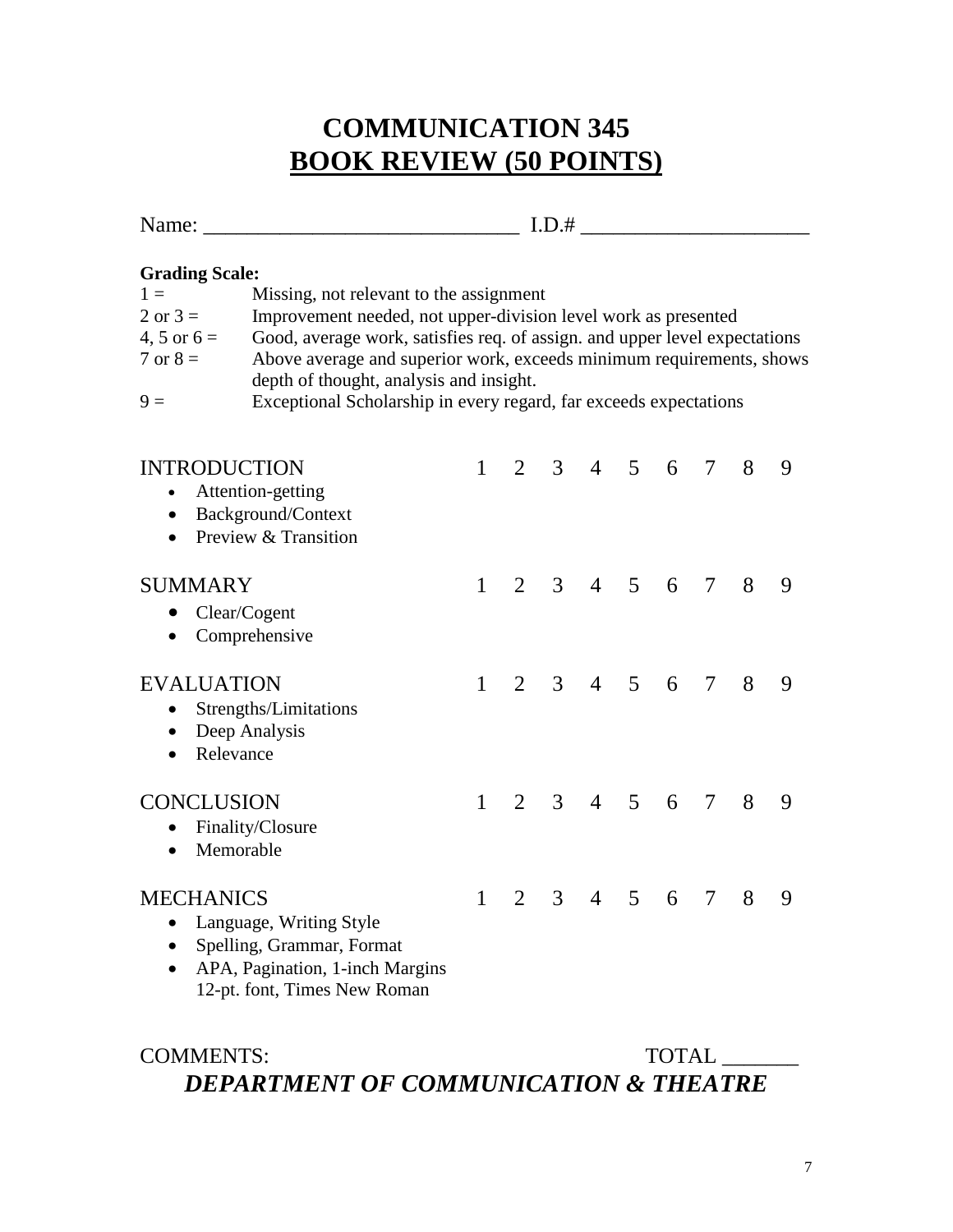## **ETHICAL ANALYSIS (50 POINTS)**

| Name                                                                                                                                                                                                                                                                                                                                                                                                                                                                              | I.D.#        |                |                |                |                |              |        |   |   |
|-----------------------------------------------------------------------------------------------------------------------------------------------------------------------------------------------------------------------------------------------------------------------------------------------------------------------------------------------------------------------------------------------------------------------------------------------------------------------------------|--------------|----------------|----------------|----------------|----------------|--------------|--------|---|---|
| <b>Grading Scale:</b><br>Missing, not relevant to the assignment<br>$1 =$<br>$2$ or $3 =$<br>Improvement needed, not upper-division level work as presented<br>Good, average work, satisfies req. of assign and upper level expectations<br>4, 5 or $6 =$<br>Above average and superior work, exceeds minimum requirements, shows<br>$7 \text{ or } 8 =$<br>depth of thought, analysis and insight.<br>Exceptional Scholarship in every regard, far exceeds expectations<br>$9 =$ |              |                |                |                |                |              |        |   |   |
| <b>STATEMENT OF OBJECTIVES</b><br>Attention-getting<br>$\bullet$<br>Context<br>$\bullet$<br>Preview/Transition<br>$\bullet$                                                                                                                                                                                                                                                                                                                                                       | $\mathbf{1}$ | $\overline{2}$ | 3 <sup>1</sup> | $\overline{4}$ | 5 <sup>5</sup> | 6            | 7      | 8 | 9 |
| <b>ISSUE CLEARLY DEFINED</b><br>Problematic<br>Evidence/Support<br>$\bullet$                                                                                                                                                                                                                                                                                                                                                                                                      | $\mathbf{1}$ | $\mathcal{L}$  | 3              | $\overline{4}$ | $\overline{5}$ | 6            | 7      | 8 | 9 |
| <b>COMMUNICATION FOCUS</b>                                                                                                                                                                                                                                                                                                                                                                                                                                                        | $\mathbf{1}$ | 2              | 3 <sup>7</sup> |                | 4 5            | 6            | $\tau$ | 8 | 9 |
| <b>ARGUMENTS</b><br>Clear, Cogent, Compelling<br>Two-sided, Logical<br>$\bullet$<br>Evidence/Support<br>$\bullet$<br>Philosophically Grounded<br>$\bullet$                                                                                                                                                                                                                                                                                                                        | $\mathbf{1}$ | $\overline{2}$ | $\mathfrak{Z}$ | $\overline{4}$ | 5              | 6            | $\tau$ | 8 | 9 |
| <b>CONCLUSION</b><br>Summary<br>Finality                                                                                                                                                                                                                                                                                                                                                                                                                                          | $\mathbf{1}$ | 2              | 3 <sup>7</sup> | $\overline{4}$ | 5              | 6            | 7      | 8 | 9 |
| <b>MECHANICS</b><br>Writing Style, Grammar<br>$\bullet$<br>Spelling, Language, APA<br>$\bullet$<br>Format (I-inch margins, 12-pt.font,<br>Times New Roman typeface                                                                                                                                                                                                                                                                                                                | $\mathbf{1}$ |                |                |                |                | 2 3 4 5 6 7  |        | 8 | 9 |
| COMMENTS                                                                                                                                                                                                                                                                                                                                                                                                                                                                          |              |                |                |                |                | <b>TOTAI</b> |        |   |   |

#### COMMENTS: TOTAL **CURRENT EVENT PRESENTATION (50 POINTS)**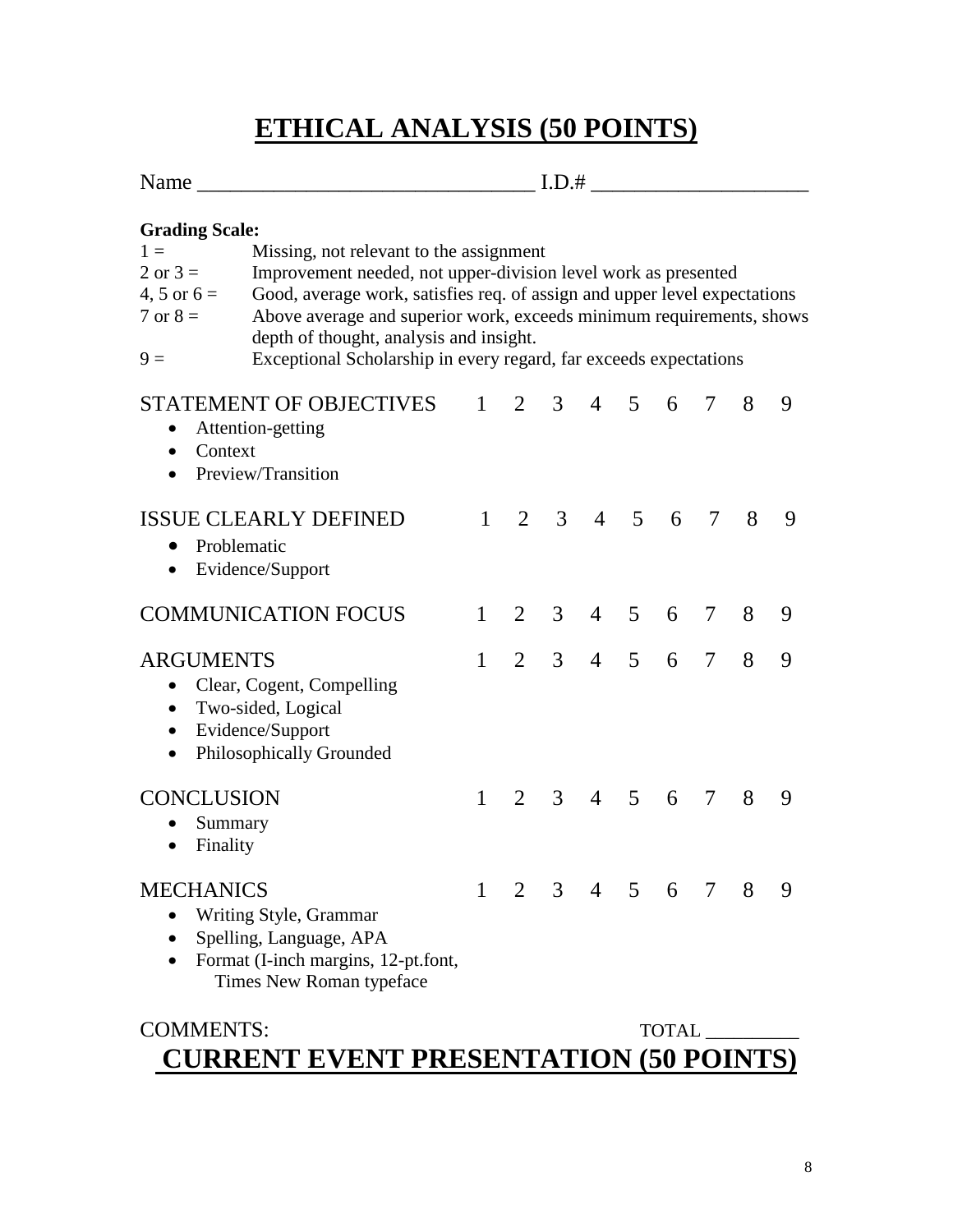| <b>Grading Scale:</b>                                                  |                                                                                                                                                                                                                                                                                                                                                                                 |              |                             |                |                     |                |   |        |   |   |
|------------------------------------------------------------------------|---------------------------------------------------------------------------------------------------------------------------------------------------------------------------------------------------------------------------------------------------------------------------------------------------------------------------------------------------------------------------------|--------------|-----------------------------|----------------|---------------------|----------------|---|--------|---|---|
| $1 =$<br>$2$ or $3 =$<br>4, 5 or $6 =$<br>$7 \text{ or } 8 =$<br>$9 =$ | Missing, not relevant to the assignment<br>Improvement needed, not upper-division level work as presented<br>Good, average work, satisfies req. of assign. and upper level expectations<br>Above average and superior work, exceeds minimum requirements, shows<br>depth of thought, analysis and insight.<br>Exceptional Scholarship in every regard, far exceeds expectations |              |                             |                |                     |                |   |        |   |   |
|                                                                        |                                                                                                                                                                                                                                                                                                                                                                                 |              |                             |                |                     |                |   |        |   |   |
| <b>INTRODUCTION</b><br>Context                                         | Attention-getting<br>Preview/Transition                                                                                                                                                                                                                                                                                                                                         | $\mathbf{1}$ | $\mathcal{L}$               |                | $3 \t 4 \t 5$       |                | 6 | $\tau$ | 8 | 9 |
| $\bullet$<br>$\bullet$                                                 | <b>QUALITY OF MATERIAL</b><br><b>Clear Description</b><br>Issues Identified<br><b>Conclusions Presented</b>                                                                                                                                                                                                                                                                     | $\mathbf{1}$ | $\mathcal{D}_{\mathcal{L}}$ | $\mathfrak{Z}$ | $\overline{4}$      | $\overline{5}$ | 6 | 7      | 8 | 9 |
| $\bullet$                                                              | <b>USE OF MULTI-MEDIA</b><br>Content/Format/Usefulness<br>Video/Music/etc.                                                                                                                                                                                                                                                                                                      | $\mathbf{1}$ | $\mathcal{D}_{\mathcal{L}}$ | 3              | $\overline{4}$      | $\overline{5}$ | 6 | $\tau$ | 8 | 9 |
|                                                                        | <b>USE OF TIME/INVOLVEMENT</b>                                                                                                                                                                                                                                                                                                                                                  | $\mathbf{1}$ | $\overline{2}$              | 3              | $\overline{4}$      | 5              | 6 | 7      | 8 | 9 |
| <b>HANDOUT</b>                                                         | Content/Usefulness<br>Spelling/Grammar                                                                                                                                                                                                                                                                                                                                          | $\mathbf{1}$ | $\mathcal{L}$               | 3              | $\overline{4}$      | 5 <sup>1</sup> | 6 | 7      | 8 | 9 |
| <b>DELIVERY</b>                                                        | <b>Energy Level/Fluency</b><br>Eye Contact/Interaction<br>Movement/Gestures                                                                                                                                                                                                                                                                                                     | 1            | 2                           | 3              | $\overline{4}$      | 5              | 6 | 7      | 8 | 9 |
| <b>OVERALL IMPACT</b>                                                  | Originality/Creativity<br>Professional Appearance                                                                                                                                                                                                                                                                                                                               | $1 \quad$    |                             |                | $2 \t3 \t4 \t5 \t6$ |                |   | 7      | 8 | 9 |
| Compelling                                                             |                                                                                                                                                                                                                                                                                                                                                                                 |              |                             |                |                     | TOTAL_         |   |        |   |   |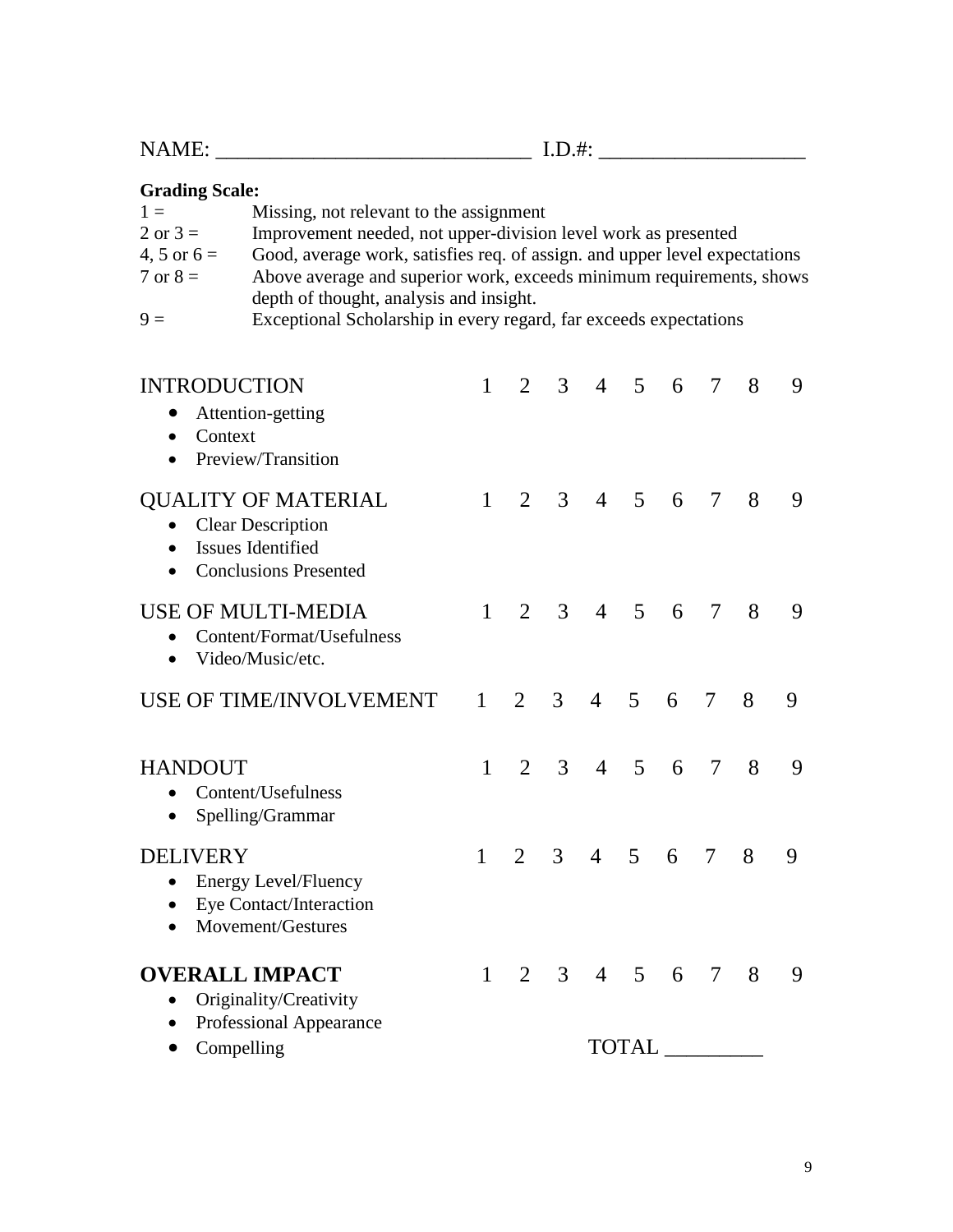### *DEPARTMENT OF COMMUNICATION & THEATRE*

## **COMMUNICATION 345 CRITICAL LEADERSHIP ESSAY (FINAL EXAM)**

Name \_\_\_\_\_\_\_\_\_\_\_\_\_\_\_\_\_\_\_\_\_\_\_\_\_\_\_\_\_\_\_ I.D.# \_\_\_\_\_\_\_\_\_\_\_\_\_\_\_\_\_\_\_\_

#### **Grading Scale:**

| $1 =$               | Missing, not relevant to the assignment                                    |
|---------------------|----------------------------------------------------------------------------|
| $2 \text{ or } 3 =$ | Improvement needed, not upper-division level work as presented             |
| 4, 5 or $6 =$       | Good, average work, satisfies req. of assign. and upper level expectations |
| $7 \text{ or } 8 =$ | Above average and superior work, exceeds minimum requirements, shows       |
|                     | depth of thought, analysis and insight.                                    |
| $\Omega -$          | Exceptional Scholarship in every regard for exceeds expectations           |

9 = Exceptional Scholarship in every regard, far exceeds expectations

| RELEVANCE/SIGNIFICANCE<br>OF DEFINITION                                                                                | 1            | 2 | 3 <sup>7</sup> | $\overline{4}$      | $\mathfrak{S}$ | - 6    | 7               | 8 | 9 |
|------------------------------------------------------------------------------------------------------------------------|--------------|---|----------------|---------------------|----------------|--------|-----------------|---|---|
| <b>DEPTH OF ANALYSIS</b>                                                                                               | $\mathbf{1}$ |   |                | $2 \t3 \t4 \t5 \t6$ |                |        | $7\overline{ }$ | 8 | 9 |
| <b>CONNECTION TO</b><br><b>COURSE MATERIAL</b>                                                                         | $\mathbf{1}$ |   |                | 2 3 4 5 6 7 8       |                |        |                 |   | 9 |
| <b>MECHANICS</b><br>Spelling, Grammar<br>$\bullet$<br><b>Writing Quality</b><br>$\bullet$<br>Organization<br>$\bullet$ | $\mathbf{1}$ |   |                | $2 \t3 \t4 \t5 \t6$ |                |        | $7\overline{ }$ | 8 | 9 |
| <b>COMMENTS:</b>                                                                                                       |              |   |                |                     |                | TOTAL: |                 |   |   |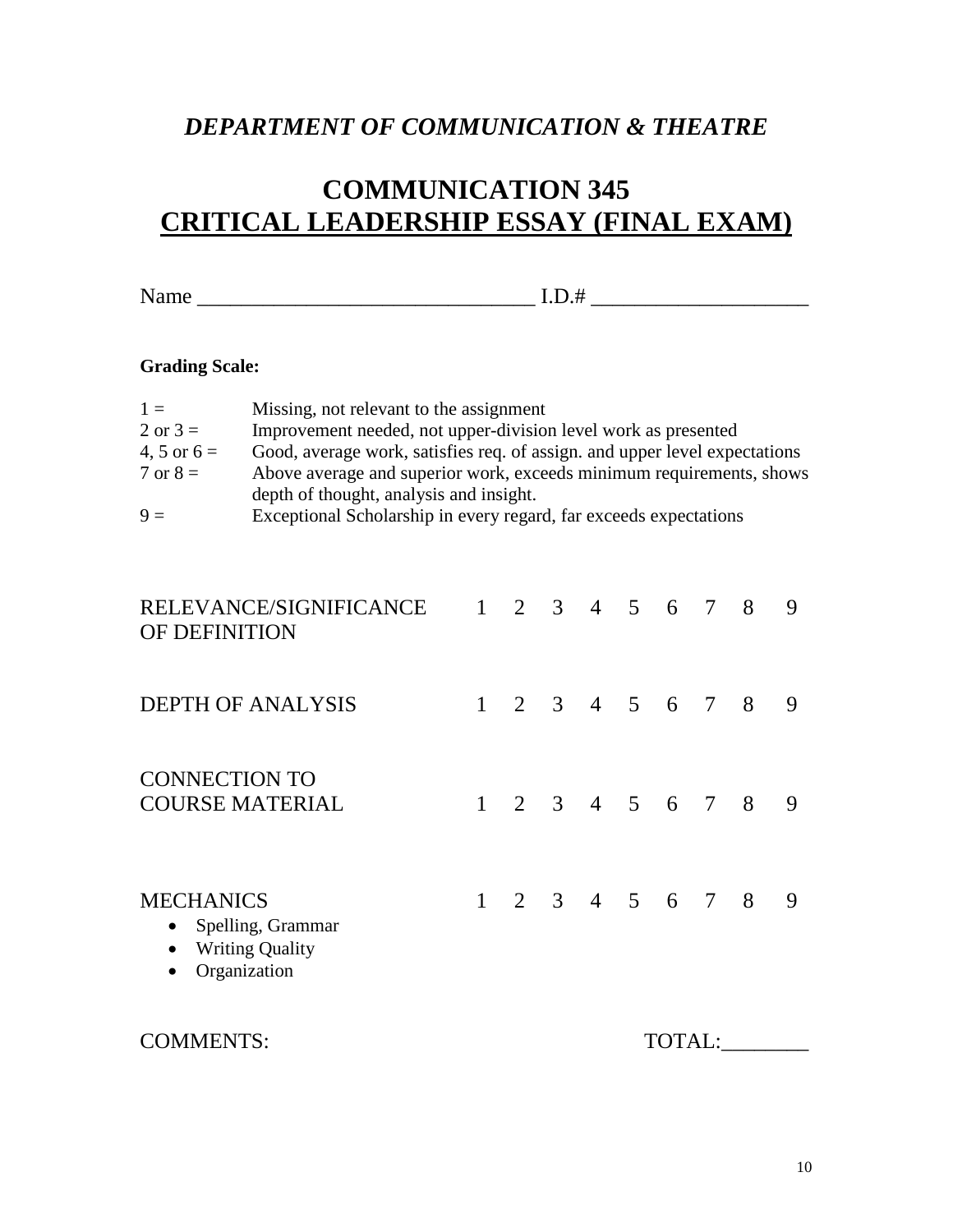#### (A) GRADING DISTRIBUTION

| Assignment                           | DUE ON: | Points | <b>Your Score</b> |
|--------------------------------------|---------|--------|-------------------|
| Abstract                             |         | 25     |                   |
| <b>Book Review</b>                   |         | 50     |                   |
| <b>Ethical Analysis</b>              |         | 50     |                   |
| <b>Current Event</b><br>Presentation |         | 50     |                   |
| EXAM 1                               |         | 100    |                   |
| Critical Essay (Final)               |         | 50     |                   |
| <b>EXCESS Absences</b>               |         |        | (-                |

Total Points Possible . . . . . . . . . . . . . . . . . . . . . . . . . . . . . . . . . . . . . . . . . . . . . 325

#### (B) GRADING SCALE FOR RAW SCORES

|   | 25        | 50        | 75        | 100        |
|---|-----------|-----------|-----------|------------|
|   | Points    | Points    | Points    | Points     |
| А | $23 - 25$ | $45 - 50$ | 68-75     | $90 - 100$ |
| В | $20 - 22$ | $40 - 44$ | $60 - 67$ | 80-89      |
|   | 18-19     | 25-39     | 53-59     | 70-79      |
| D | $15 - 17$ | $30 - 34$ | $45 - 52$ | 60-69      |
| F | 14-       | 29-       | $51-$     | 59-        |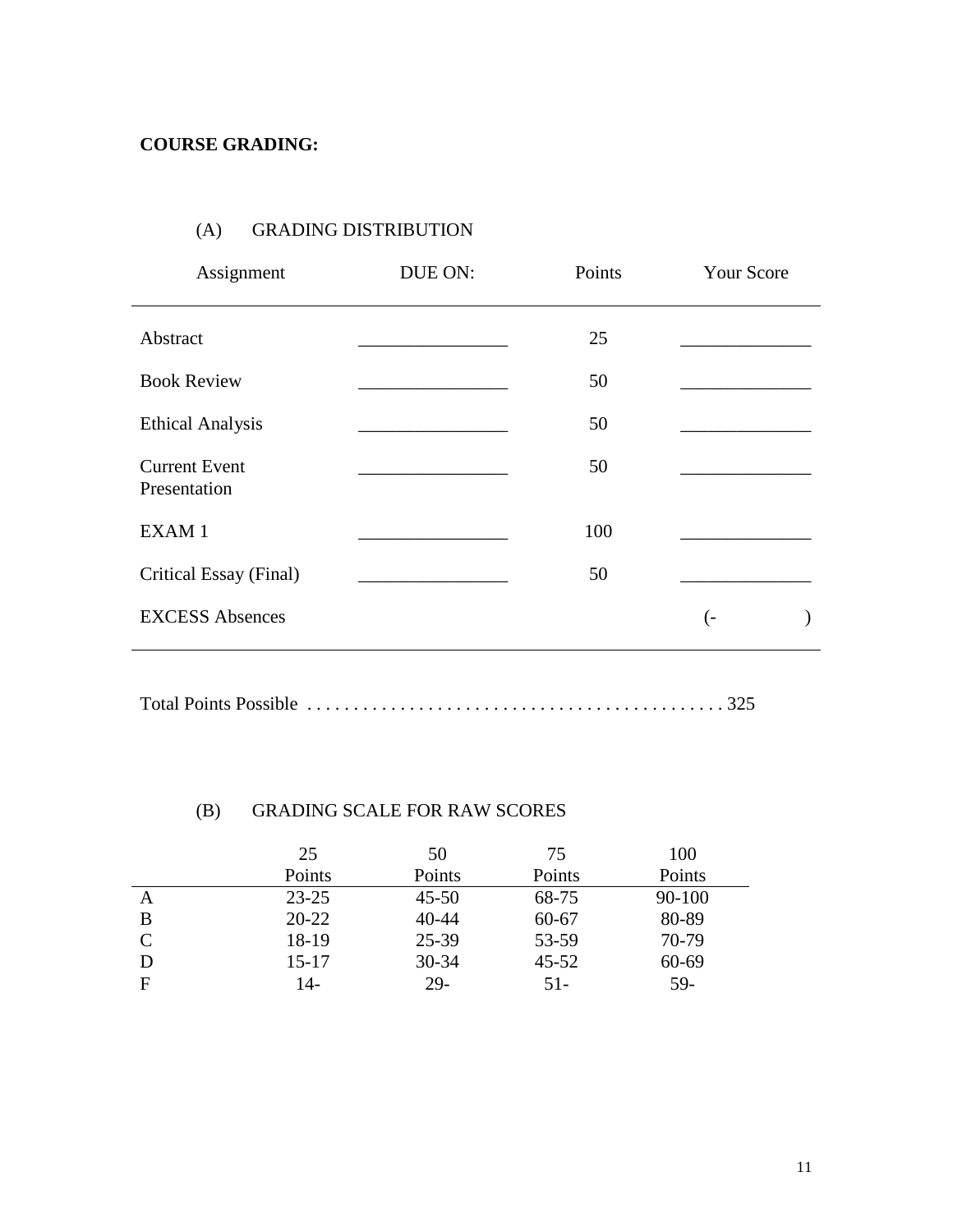#### (C) GRADING SCALE

A (90 – 100%) Exceptional Scholarship – initiative exceeding assignments, outstanding achievement.

B (80 – 89.9%) Superior Scholarship – some initiative, work completed in superior manner, timely, effective.

C (70 – 79.9%) Good Average Scholarships – work completed in satisfactory manner, consistent with requirements.

D (60 – 69.9%) Passing Grade – but work does not meet all requirements in acceptable manner.

#### (D) GRADING POLICY

Please understand that I do not give you a grade, you earn a grade based on your performance, skills, abilities, and hard work. You are responsible for your own success. You should keep track of your grades (previous page) throughout the semester and talk to me if you have any concerns.

The grading scale indicated above represents a baseline for evaluation. Although grading criteria will never be more stringent than the percentages printed here, I may choose to adjust points upward if circumstances warrant.

#### (E) GRADING CHALLENGES

If you believe an error has been made in a written assignment, presentation, or exam, which adversely affects your grade, do not hesitate to bring it to my attention. However, in an effort to avoid confusion, and/or emotional reactions that just create more problems you must observe a "24 hour" waiting period before coming to me about a grade/evaluation. During this period of time you must (a) document the error in writing, (b) state why you think it is an error, and (c) suggest what you think should be done to rectify the error (in cases where this is not obvious). Lastly, you must bring the assignment, and any feedback provided by me, to the meeting.

In addition, this must be done within 1 week of an assignment/exam/evaluation being returned. These matters will be dealt with promptly and fairly. (If an error has been made which benefits you, it does not need to be reported).

#### (F) ACADEMIC MISCONDUCT

Please be aware that I consider cheating/plagiarism of any kind to be a serious breach of academic and moral norms. I will (and have) reported students I believed to be guilty of cheating. Every effort will be made to protect the integrity of the academic enterprise. If you are unsure about what activities are acceptable or unacceptable, please consult with the instructor.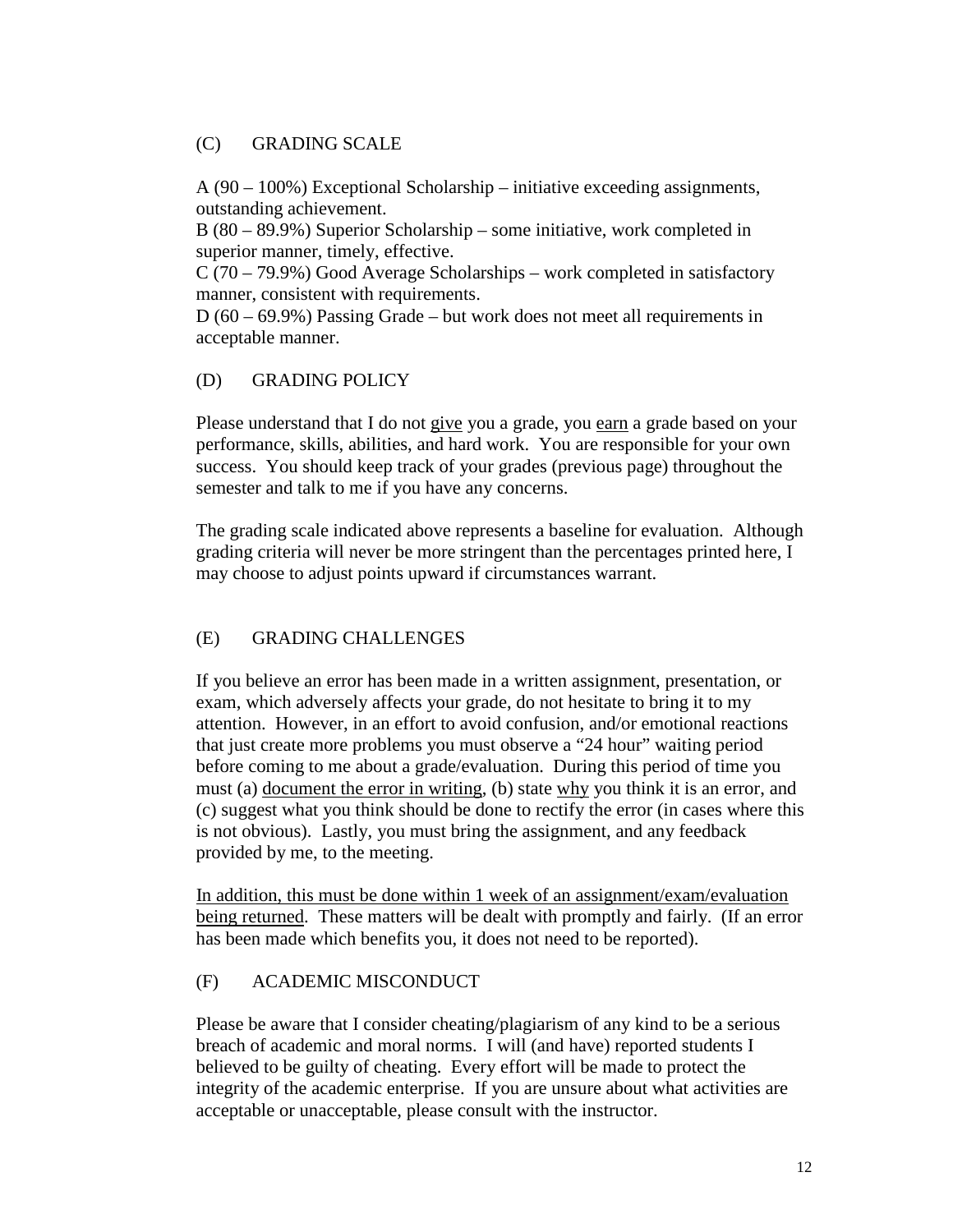#### **III. GENERAL POLICIES:**

- (A) All assignments must be typed (double-space, 8 ½" X 11" paper, 12 point font in Times New Roman only) unless otherwise instructed. Use the APA style guide where necessary. In addition, **assignments are due at the beginning of class on the appropriate day**. Assignments turned in past due will be accepted but will be penalized for lateness (usually 10% per day). Papers should be secured with a staple or binder clip in the upper left corner (no covers or folders, please).
- (B) **Attendance will be taken in every class (you are permitted 1 absence without penalty)**. This means excused and unexcused. If you have an urgent medical or personal need to miss class, you should inform the instructor, otherwise, you are free to arrange your schedule according to your own priorities (e.g. if you are sick and miss 2 classes, there is no problem, no penalty. If you have not missed any classes and decide you just don't feel like getting up that day, again no penalty unless you miss more than 2 classes total). Classes in which you come late or leave early will count as a  $1/2$  absence. If you arrive after the roll is called, be sure to inform the instructor after class. Ten points will be deducted from your end of semester point total for every absence beyond those allowed.
- (C) You must be present in class when you are scheduled in order to receive credit for the assignment – no exceptions so please do not ask (barring serious illness or tragedy, of course). Also, please note that appearance always counts when you present and is an integral aspect of perceptions of credibility. Dress as though you expect to be taken seriously.
- (D) Never turn in your only copy of anything always keep a copy!!!
- (E) For a three credit class the professor has a right to expect a minimum of 1 to 2 hours preparation outside of class for each hour in class. You are encouraged to "own" your own educational process, plan your schedule carefully, and consult with the instructor frequently.
- (F) Academic Accommodations: All students are expected to meet the standards for this course as set by the instructor. However, students with learning disabilities who may need accommodations should discuss options with the instructor during the first two weeks of class and provide approved documentation and verification of need. The Academic Support Center is available to students for a variety of tutorial needs.
- **(G) Technology in the classroom: The use of technology during class (including but not limited to laptops, cell phones, IM, etc.) is NOT permitted without prior approval (and then only for class-related**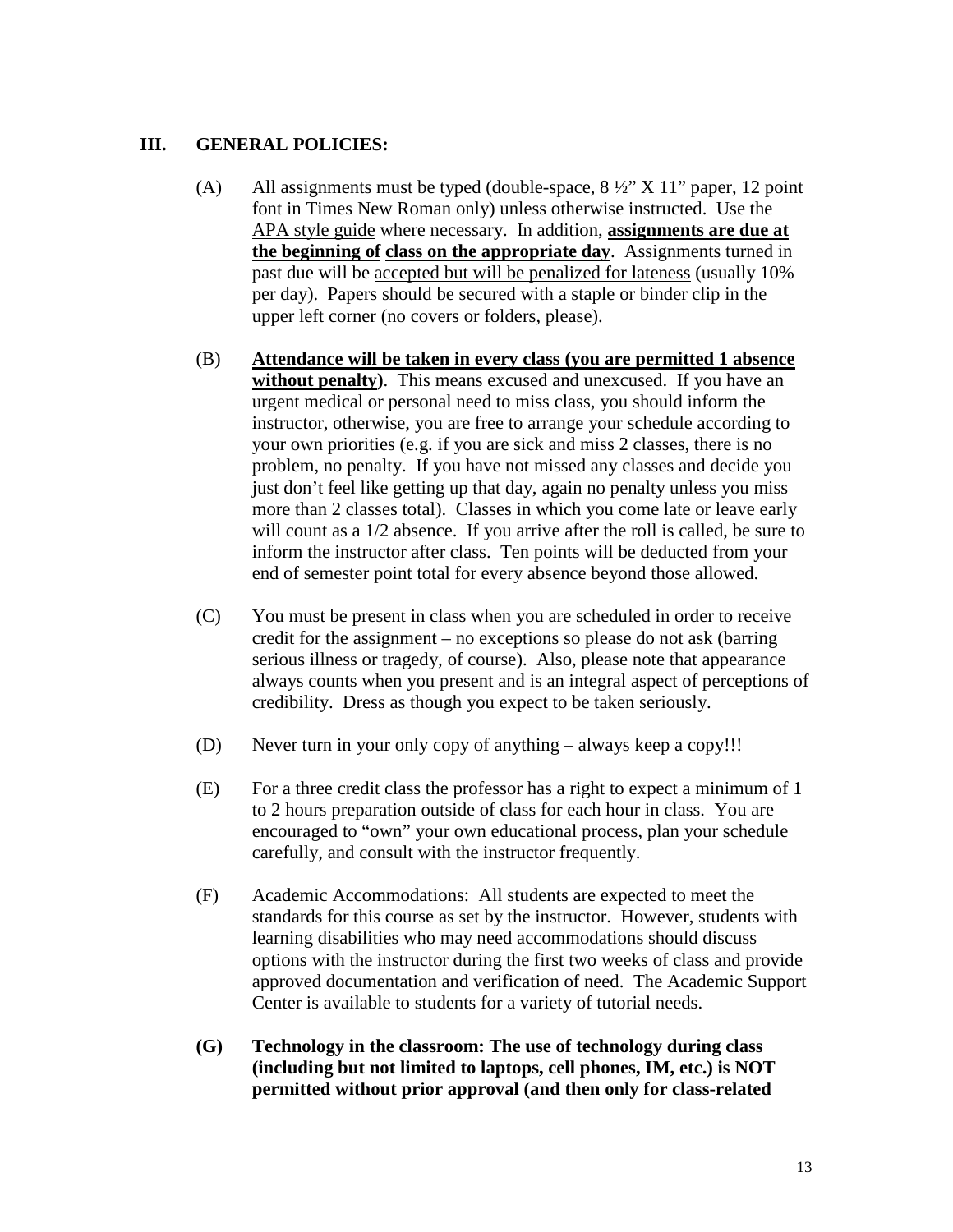**purposes). Those using technology for personal reasons will be marked absent for that class.**

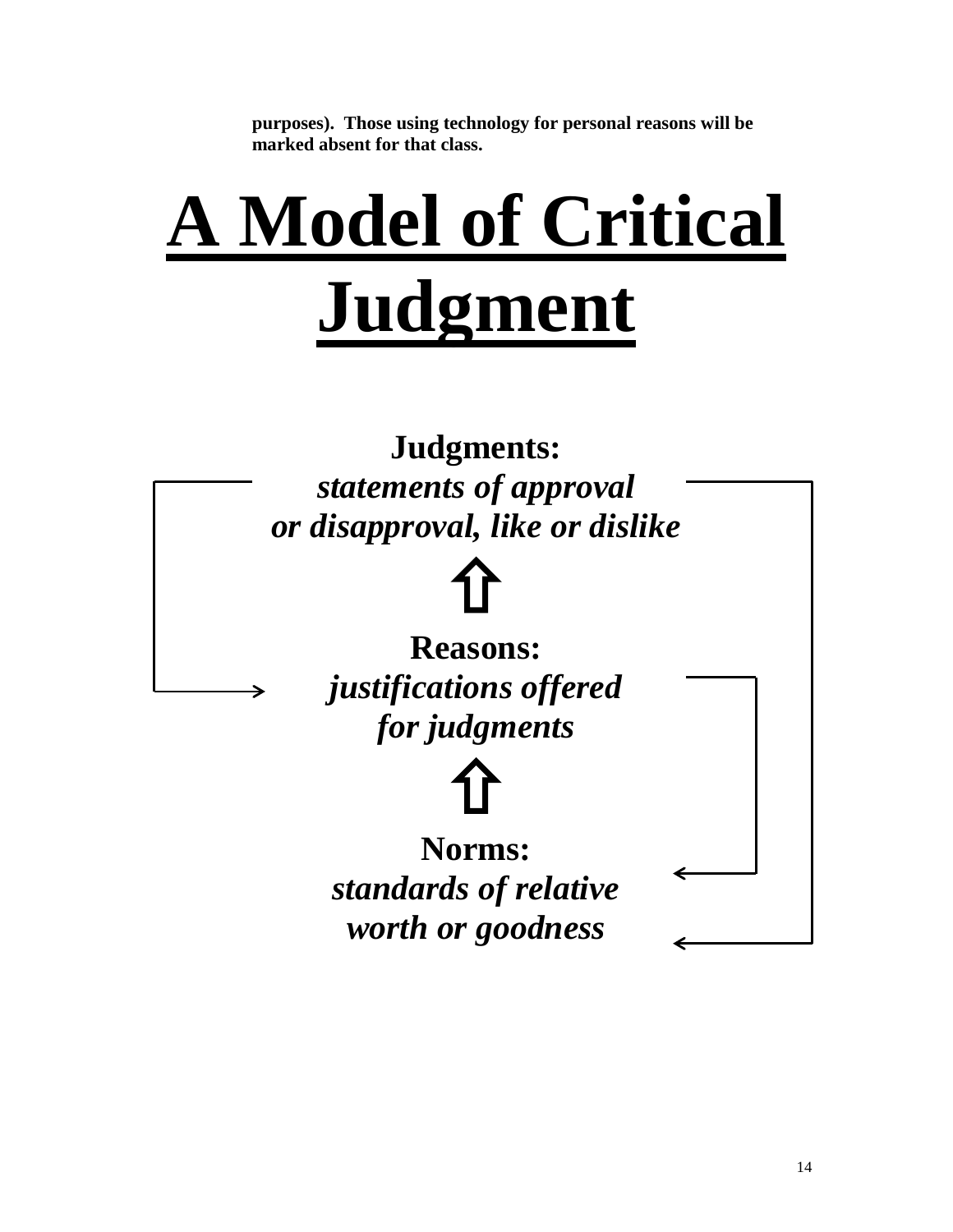# **Communication 345**

## *Book Review Suggestions*

*I want you to take a "critical stance" in the evaluation of the book you read for this assignment. "Tear" into the book by focusing on things like the following:*

- 1. Is this book prescriptive or descriptive? If it is prescriptive how many different factors are taken into consideration by the author or does it represent wishful thinking more than the real world? Do real human beings behave this way and/or should we expect them to behave this way?
- 2. Does the author rely on empirical data for his/her assertions or is the book based on "deep thoughts" that occurred to the author? On what does the author base his/her credibility?
- 3. If this book is based on the author's own experiences and/or assumptions about leadership and organizational behavior, how much self-insight and awareness do they exhibit about their own strengths and weaknesses?
- 4. Is the author truly an expert on leadership or primarily an expert on promotion and marketing (e.g., many of the "top" leadership authors are "brands" created by clever marketing and do not write most of the material published under their name)?
- 5. Is this book grounded in academically sound theory or is it a-theoretical? What theory(ies) of leadership best represent the thrust and basis of the claims made in this book?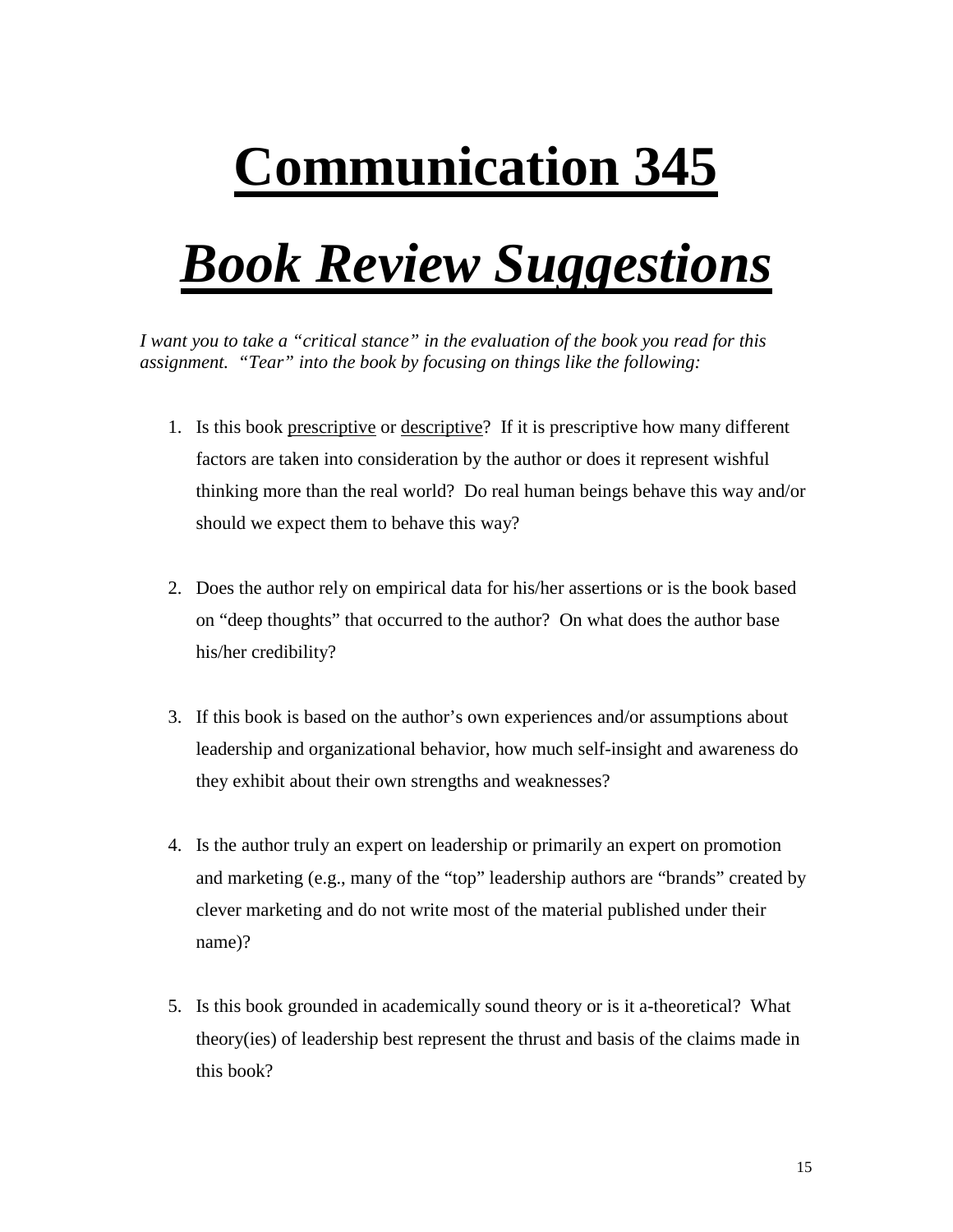# *ComAbstracts*

The ComAbstracts database (which can be accessed through our library's reference data bases) contains abstracts of articles published in the primary professional literature of the communication(s) field. No other electronic resource on the World Wide Web provides more comprehensive coverage of the communication discipline's scholarship. The full text of the ComAbstracts database can be searched; that is, abstracts may be searched by word, phrase, or author. The search system supports full Boolean search logic (AND, OR. NOT, XOR), proximity searching, wildcard searching, and word conflation (which finds alternative forms of words based on common linguistic roots).

Synonyms are available for many clusters of terms and are included automatically in searches unless they are explicitly overridden in the search specification (for example, a search for 'YOUTH' will also match 'TEEN' and 'ADOLESCENT'). The database may also be searched using a keyword system consisting of menus of prepared subject terms and search specifications.

Argumentation and Advocacy Journal of Broadcasting and Elec. Media Asian Journal of Communication Journal of Communication Canadian Journal of Communication Journal of Family Communication Communicatie Journal of Mass Media Ethics Communication Education Journal of Media Economics Communication Law and Policy Journal of Public Relations Research Communication Quarterly Journalism Communication Reports Journalism History Communication Review Communication Studies Communication Theory Management Communication Quarterly Communication Yearbook Mass Communication & Society Convergence Media Psychology Critical Studies in Media Communication Media Studies Journal Discourse Processes New Media and Society Discourse and Society Political Communication Electronic Journal of Communication Public Opinion Quarterly European Journal of Communication Public Relations Review Health Communication Quarterly Journal of Speech Human Communication Research Rhetoric and Public Affairs Information Communication & society Southern Communication Journal International Journal of Listening Western Journal of Communication Journal of Applied Communication Research

Australian Journal of Communication Journal of Communication and Religion Communication Monographs Journal of Social & Personal Relationships Communication Research Journalism & Communication Monographs Journalism & Mass Communication **Ouarterly** Howard Journal of Communication Research on Language & Social Interaction Women's Studies in Communication Written Communication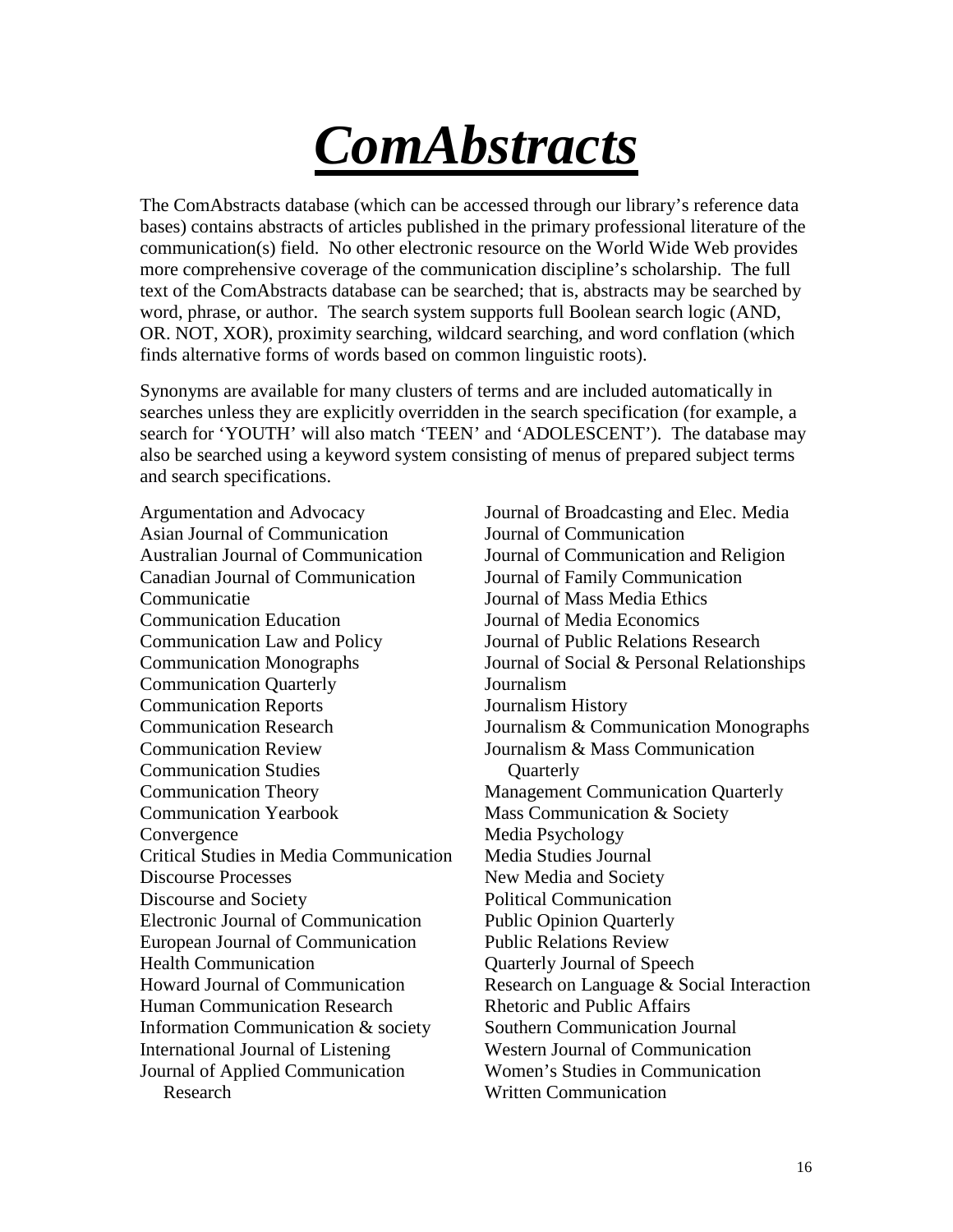## **GENERAL NOTES ON PUBLIC PRESENTATIONS**

APPEARANCE: Your physical appearance ALWAYS counts. You should be

clean, neatly groomed, and dressed in a way that suggests you expect to be taken seriously. At a minimum this means a plain shirt (white), tie, and dress slacks for men and dress, skirt, or dress slacks and blouse for women. Obviously, no hats, tennis shoes, shorts, gum chewing, etc.

DELIVERY: The key to good delivery is PRACTICE both for yourself personally and your partner(s) if you are presenting as a team. Try to be aware of any tendency toward nonfluencies (um, aha, like, you-know) that interrupt the flow of your speaking and draw attention (negative) to themselves and work hard to minimize them.

Practice an extemporaneous type of delivery and do not read to your audience.

You want an easy, efficient flow between you and your partners that can only be achieved by much practice.

VISUAL AIDS: Use them! Video/audio clips should be carefully cued so that there is a minimum of "dead air." Also, set up (explain) why you are using the clip and/or what it will illustrate.

 Familiarize yourself with all of the equipment that you will use including overheadprojector, TV/VCR, laptop computer, Proxima projector, CD player and/or any other electronic equipment that may be a part of your presentation. Note: It is your responsibility to make sure that all necessary equipment has been reserved either by checking with the professor or directly contacting I.M.C.

Make sure that all projected images are CENTERED on the screen and that lighting and window shades are modulated to create the correct amount of ambient light in the room.

Overhead transparencies or PowerPoint slides should contain as few words as possible (do not simply make transparencies of handouts, which contain too much prose). Key words or phrases are ideal for use on overheads. Every overhead should have a title (minimum of 36 - 48 pt. font) and the remaining text should utilize  $18 - 24$  pt. font. Remember the "6 X 6 rule" – six words across and 6 lines down. Eliminate all extraneous material and use color, if appropriate, when copying something from a magazine or book for use on a transparency.